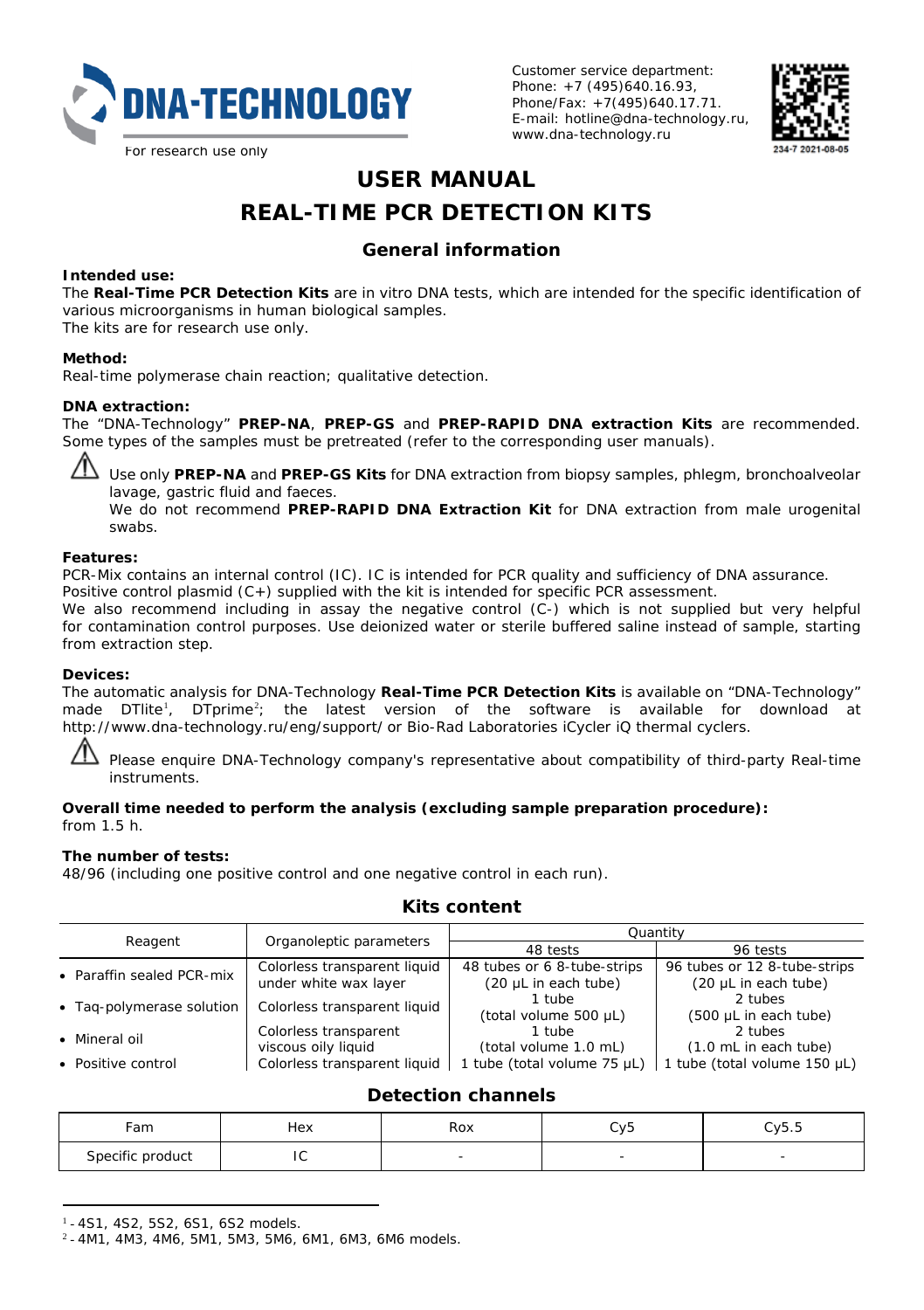## **Samples**

| <b>REF</b>                                         | Microorganism                                           | Sample                                                                                                                        |  |
|----------------------------------------------------|---------------------------------------------------------|-------------------------------------------------------------------------------------------------------------------------------|--|
| R1-P002-23/4EU<br>R1-P002-S3/4EU                   | Bordetella pertussis                                    | Swabs from posterior pharyngeal wall                                                                                          |  |
| R1-P406-23/4EU<br>R1-P406-S3/4EU                   | Chlamydophila pneumoniae                                | Phlegm, bronchoalveolar lavage, swabs and<br>washouts from nasal and oral pharynx                                             |  |
| R1-P401-23/4EU<br>R1-P401-S3/4EU                   | Corynebacterium diphtheriae -<br>toxigenic strains      | Swabs from fibrin filmoral pharynx, larynx and<br>other mucous membranes, lesion fluid                                        |  |
| R1-P204-23/9EU<br>R1-P204-S3/9FU                   | Cytomegalovirus (CMV)                                   | Saliva, urine, swabs from urethra, cervix, or<br>posterolateral vaginal wall, peripheral blood<br>mononuclear cells           |  |
| R1-P501-23/4EU<br>R1-P501-S3/4EU                   | Helicobacter pylori                                     | Biopsy samples, gastric fluid and faeces                                                                                      |  |
| R1-P202-23/9FU<br>R1-P202-S3/9EU                   | Human herpesvirus 6 (HHV6)                              | Peripheral lymphocytes, spinal fluid, saliva, urine<br>etc.                                                                   |  |
| R1-P203-23/9EU<br>R1-P203-S3/9EU                   | Human herpesvirus 8 (HHV8)                              | Peripheral lymphocytes, sperm, prostate fluid,<br>biopsy samples                                                              |  |
| R1-P322-23/9FU<br>R1-P322-S3/9EU                   | Human papillomavirus 6 (HPV6)                           |                                                                                                                               |  |
| R1-P323-23/9EU<br>R1-P323-S3/9EU                   | Human papillomavirus 11 (HPV11)                         | Swabs from urethra, cervix, nasal and oral<br>pharynx, biopsy samples etc.                                                    |  |
| R1-P301-23/9FU                                     | Human papillomavirus 16 (HPV16)                         |                                                                                                                               |  |
| R1-P301-S3/9EU<br>R1-P011-23/4EU<br>R1-P011-S3/4EU | Human papillomavirus 18 (HPV18)<br>Human Parvovirus B19 | Blood plasma, saliva, biopsy samples from heart<br>valves, amniotic fluid, autopsy samples                                    |  |
| R1-P003-23/4FU<br>R1-P003-S3/4EU                   | Listeria monocytogenes                                  | Spinal fluid, mucosal swabs, amniotic fluid,<br>meconium, biopsy samples                                                      |  |
| R1-P411-23/4EU<br>R1-P411-S3/4EU                   | Mycoplasma pneumoniae                                   | Phlegm, bronchoalveolar lavage, swabs and<br>washouts from nasal and oropharynx                                               |  |
| R1-P012-S3/4EU<br>R1-P012-23/4EU                   | Streptococcus agalactiae                                | Swabs from vagina, rectum, nasal pharynx,<br>urine, spinal fluid, blood, autopsy samples                                      |  |
| R1-P412-23/4EU<br>R1-P412-S3/4EU                   | Streptococcus pneumoniae                                | Phlegm, bronchoalveolar lavage, swabs and<br>washouts from nasal and oral pharynx                                             |  |
| R1-P402-23/4FU<br>R1-P402-S3/4EU                   | Streptococcus pyogenes                                  | Swabs from urethra, cervix, posterolateral<br>vaginal wall, lesions and mucosa of the<br>amygdales, posterior pharyngeal wall |  |
| R1-P001-23/9EU<br>R1-P001-S3/9EU                   | Toxoplasma gondii                                       | Spinal fluid, biopsy samples, etc.                                                                                            |  |
| R1-P101-23/9FU<br>R1-P101-S3/9EU                   | Chlamydia trachomatis                                   | Swabs from urethra, cervix, or posterolateral<br>vaginal wall                                                                 |  |

## **Procedure**

## **1 PCR amplification**

 $\Delta$  The reagents and tubes should be kept away from direct sun light.

In case of using tubes in strips, strictly observe the completeness of the strips and caps to them. Do not use the caps to the strips of the other kits!

- **1.1** Mark tubes with paraffin sealed PCR-mix for test samples, negative control (C-) and positive control (C+). **Example**. If you need to test 5 samples, mark 5 tubes for samples, 1 tube for "C-" and 1 tube for "C+". Total number of tubes - 7.
- **1.2** Mix the Taq-polymerase solution thoroughly (3-5 s), then spin briefly (1-3 s).
- **1.3** Add 10 µL of Taq-polymerase solution into each tube. Avoid paraffin layer break.
- **1.4** Add one drop (∼20 μL) of mineral oil into each tube. Close tubes.
- **1.5** Vortex the tubes with samples, "C-" and "C+" for 3-5 s and spin down drops for 1-3 s.
	- 1. In case of using **PREP-GS DNA extraction kit**. After vortexing centrifuge the tubes with the DNA preparation at 16 000 х g for one minute at room temperature (from 18 °С to 25 °С) to precipitate the sorbent. If, after isolation, the supernatant containing the isolated DNA was transferred to new tubes, centrifugation is carried out for 1-3 s in a microcentrifuge-vortex.

Relative centrifugal force (RCF or g) depends on rotation frequency and rotor radius. To establish if your centrifuge meets the requirements apply to the exploitation manual for centrifuge.

2. Open the tube, add DNA sample (or control sample), then close the tube before proceeding to the next DNA sample to prevent contamination. In case of using tubes in strips, close the strip before proceeding to the next DNA sample to prevent contamination. Use filter tips.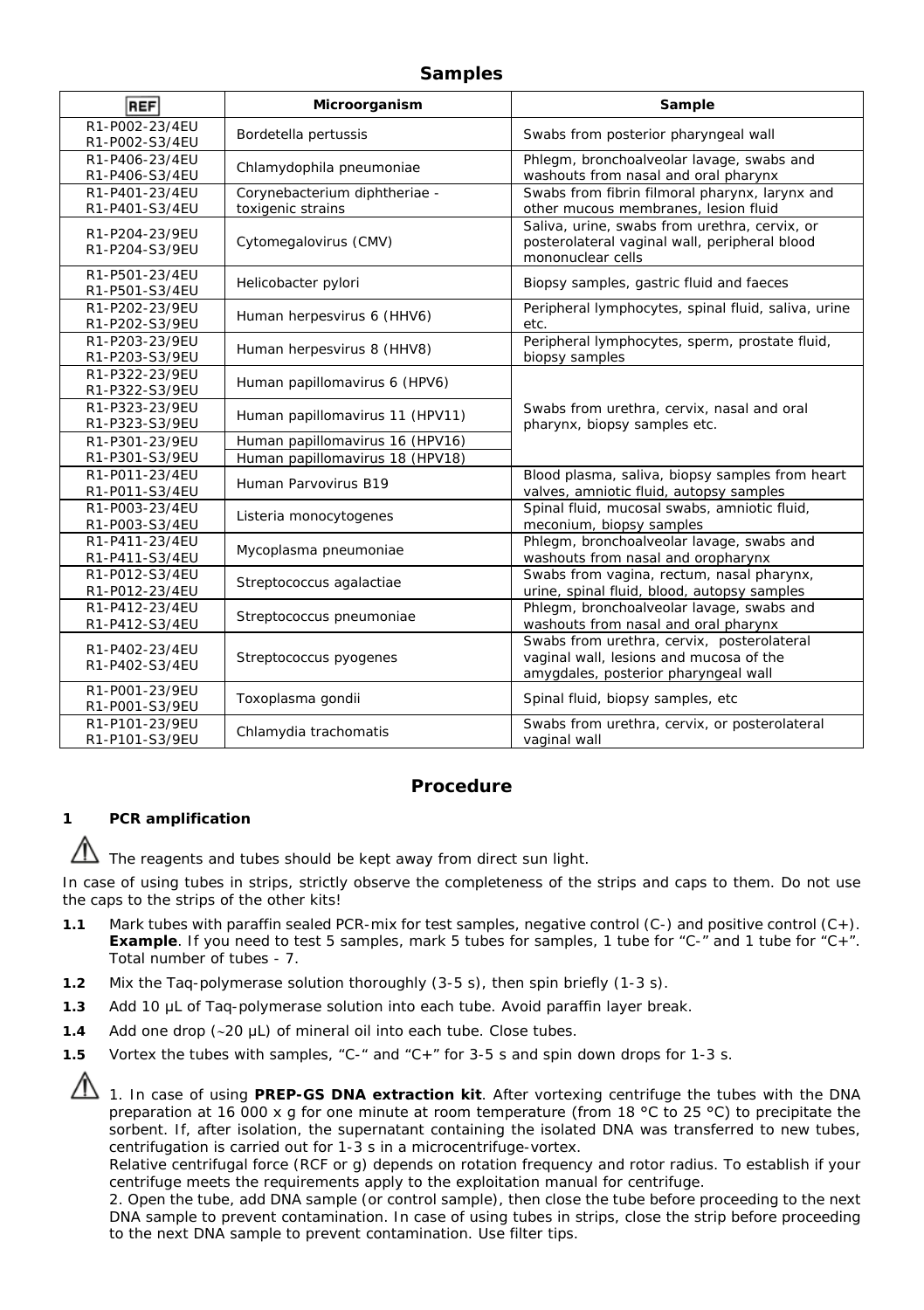- **1.6** Add 5.0 μL of DNA sample into corresponding PCR-tubes. Avoid paraffin layer break. Use filter tips. Do not add DNA into the "C-", "C+" tubes.
- **1.7** Add 5.0 μL of negative control (C-) which passed whole DNA extraction procedures and positive control (C+) into corresponding tubes. Avoid paraffin layer break.
- **1.8** Spin the tubes for 1–3 s.
- **1.9** Set the tubes to Real-time PCR Thermal Cycler..
- **1.10** For DTlite and DTprime thermal cyclers:

Launch RealTime PCR software and choose the "Device operation" mode. Create and save new test if you do this test for the first time. In subsequent runs add the saved test to the protocol, specify the number and ID's of the samples, specify the position of the tubes in the thermal unit (1.9) and run PCR (see table 1).

For iCycler iQ thermal cyclers:

Switch on the thermal and optical units of the device and let it warm up for 30 min. Launch iCycler (or Bio-Rad iQ5) software. Create and save new protocol if you do this protocol for the first time. In subsequent runs add the saved protocol, configure the plate (create the file with the data on samples ID's and position) and run PCR considering the total PCR reaction volume equal to 35 µL (see tables 2, 3).

#### **2 Data collection and data analysis** are operated by software and held in automatic mode.

|                |                 |          |      | . .              |                     |                  |
|----------------|-----------------|----------|------|------------------|---------------------|------------------|
| Step           | Temperature, °C | Min.     | Sec. | Number of cycles | Optical measurement | Type of the step |
|                | 80.0            | $\Omega$ | 30   |                  |                     | Cycle            |
|                | 94.0            |          | 30   |                  |                     |                  |
|                |                 |          |      |                  |                     |                  |
| $\mathcal{P}$  | 94.0            | O        | 30   | 5                |                     | Cycle            |
|                | 64.0            | $\Omega$ | 15   |                  | $\sqrt{ }$          |                  |
|                |                 |          |      |                  |                     |                  |
| 3              | 94.0            | O        | 10   | 45               |                     | Cycle            |
|                | 64.0            | $\Omega$ | 15   |                  | $\mathsf{v}$        |                  |
|                |                 |          |      |                  |                     |                  |
| $\overline{4}$ | 94.0            | $\Omega$ | 5    |                  |                     | Cycle            |
|                |                 |          |      |                  |                     |                  |
| 5              | 10.0            | $\cdots$ |      |                  |                     | Holding          |

Table 1. The PCR program for DTlite andDTprime thermal cyclers

Table 2. The PCR program for iCycler iQ5 thermal cyclers (with persistent well factor)

| Cycle | Repeats | Step          | Dwell time   | Setpoint, °C | PCR/Melt Data Acquisition |
|-------|---------|---------------|--------------|--------------|---------------------------|
|       |         |               |              |              |                           |
|       |         |               | $1$ min      | 80.0         |                           |
|       |         | $\mathcal{L}$ | 1 min 30 sec | 94.0         |                           |
| ◠     | 5       |               |              |              |                           |
|       |         |               | 30 sec       | 94.0         |                           |
|       |         | ∍             | 45 sec       | 64.0         |                           |
| 3     | 45      |               |              |              |                           |
|       |         |               | 10 sec       | 94.0         |                           |
|       |         | $\mathcal{L}$ | 45 sec       | 64.0         | Real Time                 |
|       |         | .             |              | 10.0         | Storage                   |

Table 3. The PCR program for iCycler iQ thermal cyclers (with dynamic well factor)

| Cycle                 | Repeats        | Step           | Dwell time   | Setpoint, °C | PCR/Melt Data Acquisition |  |
|-----------------------|----------------|----------------|--------------|--------------|---------------------------|--|
| dynamicwf.tmo program |                |                |              |              |                           |  |
| ×.                    |                |                |              |              |                           |  |
|                       |                |                | $1$ min      | 80.0         |                           |  |
|                       |                | $\mathfrak{p}$ | 1 min 30 sec | 94.0         |                           |  |
| $\mathcal{P}$         | 5              |                |              |              |                           |  |
|                       |                |                | 30 sec       | 94.0         |                           |  |
|                       |                | $\mathfrak{p}$ | 45 sec       | 64.0         |                           |  |
| 3                     | $\mathfrak{p}$ |                |              |              |                           |  |
|                       |                |                | 30 sec       | 80.0         | Real Time                 |  |
| PCR program           |                |                |              |              |                           |  |
| 4                     | 45             |                |              |              |                           |  |
|                       |                |                | 10 sec       | 94.0         |                           |  |
|                       |                | 2              | 45 sec       | 64.0         | Real Time                 |  |
| 5                     |                | 1.1.1          | 1.1.1        | 10.0         | Storage                   |  |